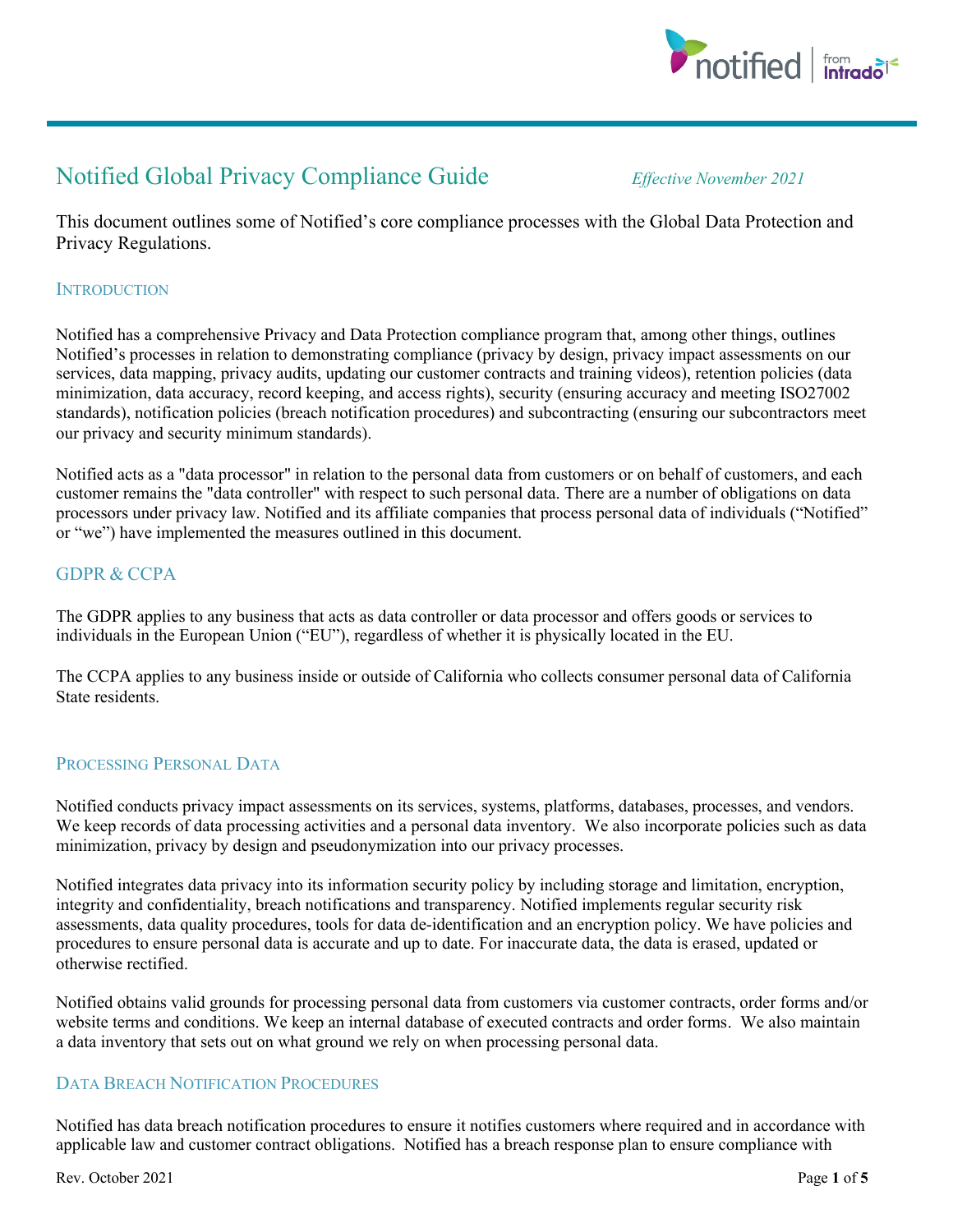

applicable law with respect to timing requirements for notification and the content of a notification letter. The breach response plan requires maintenance of a log to track data breaches. Notified conducts data breach response testing and we maintain data breach metrics. Documentation outlining Notified's data breach notification procedures and incident response plan is available upon request and will be disclosed under contracted confidentiality obligations.

### PRIVACY STATEMENT

Notified has a privacy statement that details our personal data handling processes. The privacy statement is an external-facing notice of Notified's processing activities. It further ensures the required information is provided to data subjects when their information is collected such as secondary uses of personal data.

The privacy statement addresses the following:

- How Notified can respond to access requests in a timely and appropriate manner;
- Purpose of processing personal data;
- Categories of personal data;
- Recipients of personal data;
- Data storage periods;
- Rights to rectification and complaint;
- Sources of data; and
- Safeguards for transfer to third countries.

The Privacy statement is available online: www.notified.com

#### RIGHT TO BE FORGOTTEN, CORRECTIONS, TRANSPARENCY AND PORTABILITY

Notified has procedures to respond to requests to be forgotten or for erasure of data. Notified ensures to delete personal data when data is no longer necessary for processing unless we are required to retain the data for a longer period of time as required by applicable law. We have processes in place to ensure records of personal data are used in line with any restrictions, and respond to requests to opt-out, restrict or object to processing. Notified has a data retention policy available upon request and will be disclosed under contracted confidentiality provisions. It outlines time frames for the erasure or pseudonymization of customer personal data.

Customers' personal data is not kept for longer than is necessary to accomplish the purpose for which it was collected. Notified undertakes to do the following:

- Review the length of time it retains personal data;
- Securely delete personal data no longer needed for a specific purpose; and
- Update, archive or securely delete personal data if it becomes out of date.

Notified maintains procedures to respond to requests to update or correct customer personal data, and has technical solutions in place for processing data portability requests.

## AUDITS AND PRIVACY IMPACT ASSESSMENTS

Notified has implemented appropriate technical and organizational measures to ensure and be able to demonstrate compliance with applicable laws such as GDPR and CCPA. These measures include, but are not limited to, privacy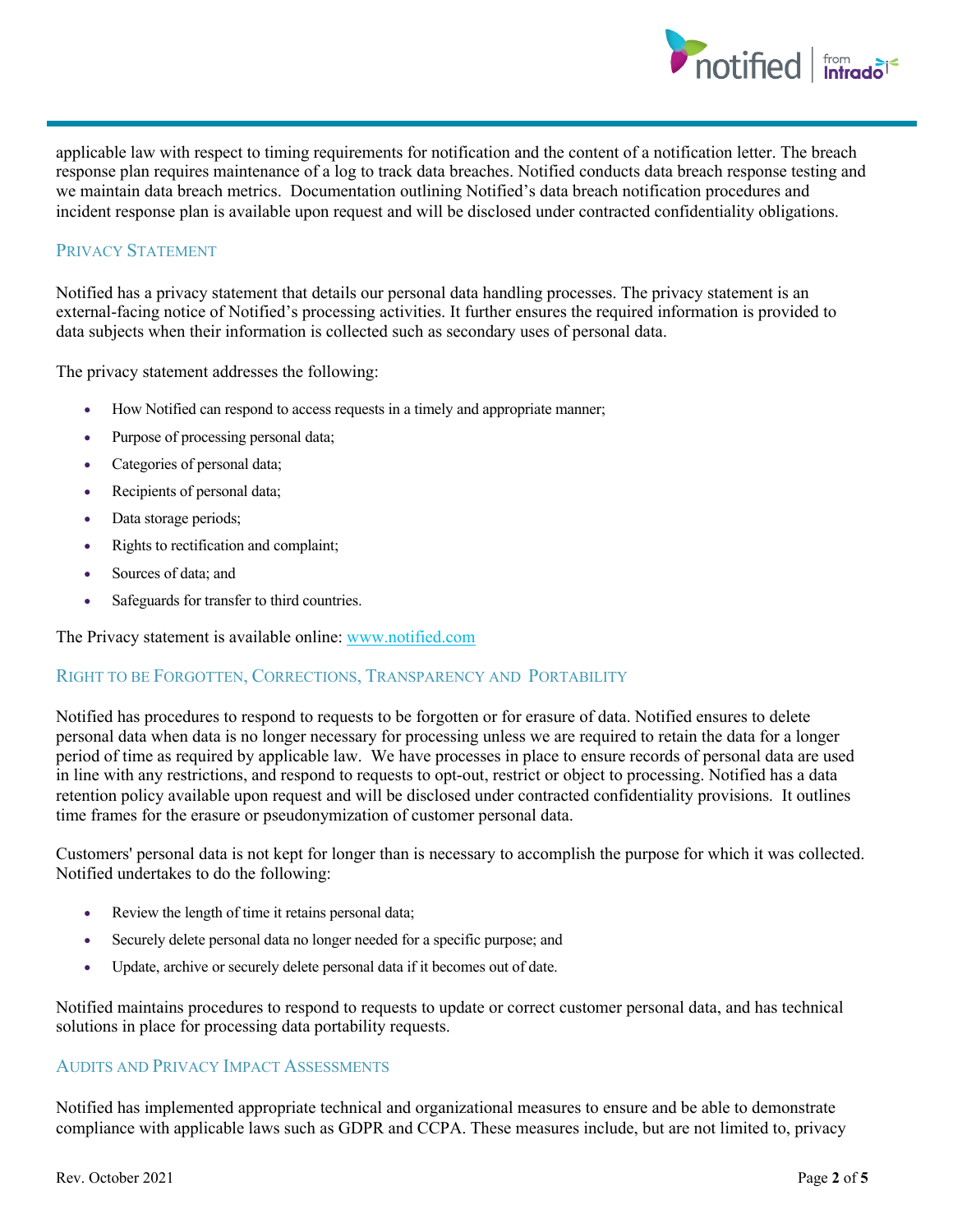

impact assessments and data mapping of products, solutions, databases and projects ("PIAs"), annual internal privacy audits, data inventory lists, data breach assessments and information security testing (together, "Audit Measures").

Notified takes Audit Measures on certain new programs, products, systems, databases and processes. Notified engages internal stakeholders from relevant departments when conducting Audit Measures, which take into account the following:

- A description of the processing activities being assessed;
- An assessment of the risks to data subjects; and
- A description of the measures Notified takes to address risks, including safeguards, security measures and mechanisms Notified will implement to ensure global privacy and data protection compliance. We then track and address data protection issues or risks.

The objective of a PIA is to assess Notified's privacy protection position against any legislative, contractual requirements and international best practices and to review compliance with Notified's own privacy policies. The scope of a PIA involves evaluating procedures undertaken by Notified throughout the typical information life-cycle phases: how data is created or received, distributed, used, maintained and disposed of or deleted.

Audit Measures guarantee data protection risks are measured, analyzed and mitigated and they enable Notified to identify issues and risks and determine, based on the likelihood and impact, where to prioritize resources to mitigate risk. Audit Measures also ensure the ability for Notified to demonstrate appropriate technical and organizational measures have been put in place for compliance with GDPR.

#### PRIVACY BY DESIGN

Notified integrates privacy by design into our systems and product development. Examples of privacy by design include application development protocols, security risk assessments, software for aggregation, data masking and pseudonymization, encryption and anonymization. Notified implements data protection by default into our security, product and operational processes.

Notified anonymizes personal data in which direct and indirect personal identifiers are removed and technical safeguards are implemented such that the personal data can never be re-identified so there is zero re-identification risk.

In some cases, Notified pseudonymizes or encrypts processing of personal data in such a way the data can no longer be attributed to a specific data subject without the use of additional information, provided such additional information is kept separately and is subject to technical and organizational measures to ensure the personal data is not attributed to an identified or identifiable natural person.

#### SUB-CONTRACTING AND THIRD PARTY VENDORS

Notified only appoints sub-contractors who have sufficient guarantees to implement appropriate measures to guarantee compliance with applicable law and with a contract that governs the relationship. We provide information security and privacy screening questions for potential sub-contractors and other processors, as well as maintaining lists of sub-contractors that process our personal data, which are available to customers, employees and supervisory authorities upon request.

Notified appoints sub-contractors under a binding written agreement, which requires sub-contractors only act on Notified's instructions and ensure the security of Notified's personal data it processes. At a minimum, Notified's binding written agreement stipulates sub-contractors must:

• Only act on Notified's documented instructions;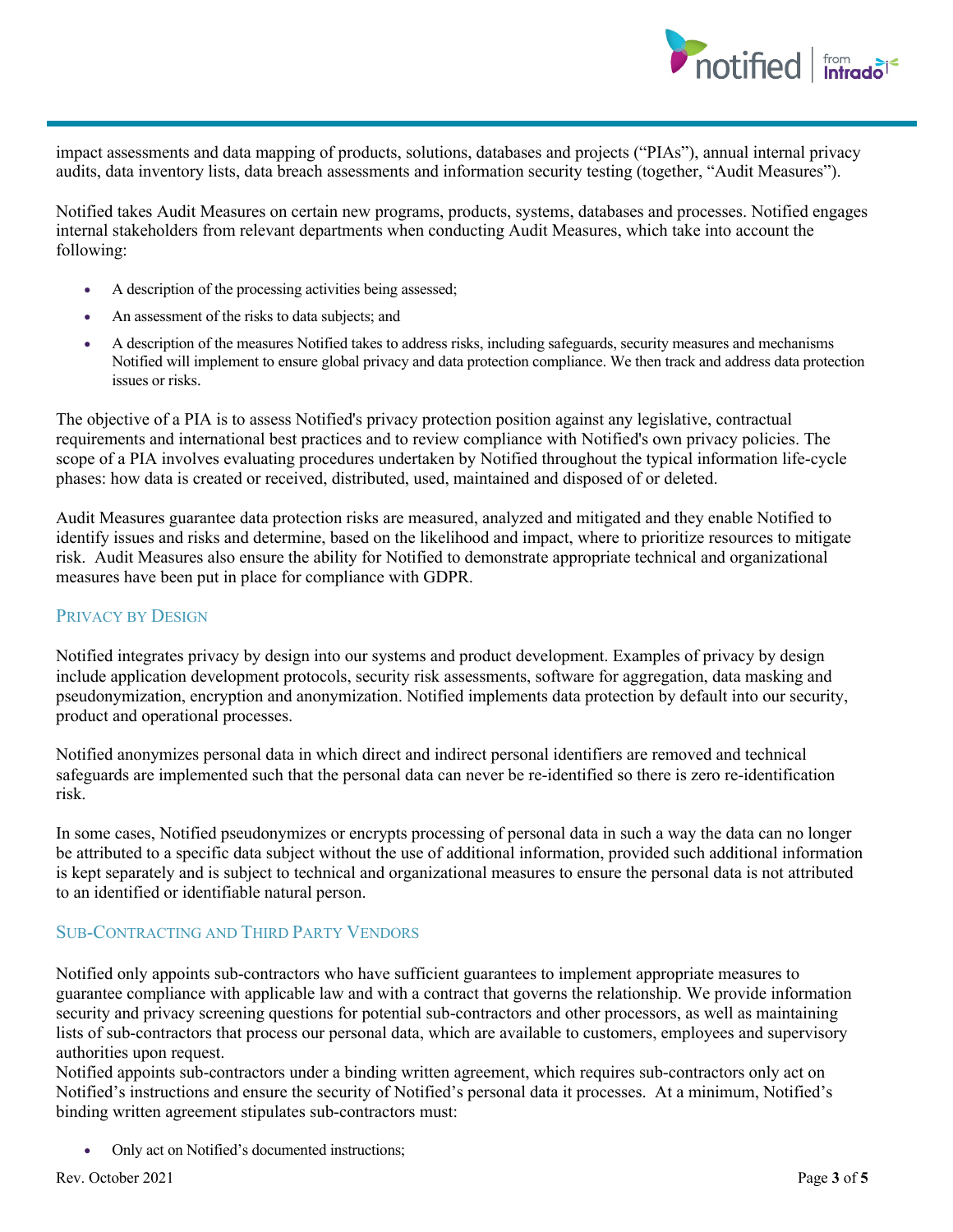

- Impose confidentiality obligations on all personnel who process the relevant data;
- Ensure the security of the personal data it processes;
- Not send personal data to third party suppliers or impose the same data protection obligations on its third party suppliers without our approval; and
- Implement measures to assist Notified in complying with the rights of data subjects.

Notified conducts regular due diligence, audits and assessments on its sub-contractors to ensure compliance with applicable law and general data protection and security obligations. Notified requires its sub-contractors to keep personal data they process confidential.

#### **SECURITY**

Notified implements physical, administrative and technical security measures. If Notified learns of a security breach involving personal data, when required by law or contract, we notify the affected customer so appropriate protective steps can be taken. Notified is not responsible for unauthorized access to such personal data by hackers or others that obtain access through illegal measures, in the absence of negligence on the part of Notified. Notified's information security policy incorporates the ISO 27002 information security framework. The following security measures are implemented by Notified:

- technical security measures such as intrusion detection, firewalls, encryption and monitoring;
- on-going tests and reviews of security measures;
- redundancy and back-up facilities;
- processes to restore availability of and access to personal data in the event of an incident;
- password parameters, data centre security measures, identity access management and restrictions on accessing personal data;
- audits and tests on information on Notified's internal security processes and Notified's sub-contractors information security processes;
- information security incident/breach response plan; and
- data logging to track all data privacy incidents and breaches.

Notified has a dedicated information security team that assists the business globally.

#### DATA PROTECTION OFFICERS AND REGISTRATION WITH A SUPERVISORY AUTHORITY

Notified has a designated data protection officer ("DPO") in order to comply with Article 37 of GDPR. Additionally, Notified has a dedicated privacy and data protection team of legal professionals ("Privacy Office") who is responsible for Notified's compliance with applicable data privacy legislation and contractual obligations. The Privacy Office may be contacted via email at privacy@notified.com.

For the purposes of GDPR compliance, Notified's lead supervisory authority in the EU is in Sweden.

#### CROSS BORDER DATA TRANSFERS

Notified, it affiliates and sub-contractors may process customer personal data in the United States, the United Kingdom, the European Union, Canada, India, Philippines and the rest of the world and may be transferred outside the country in which a customer provided such personal information.